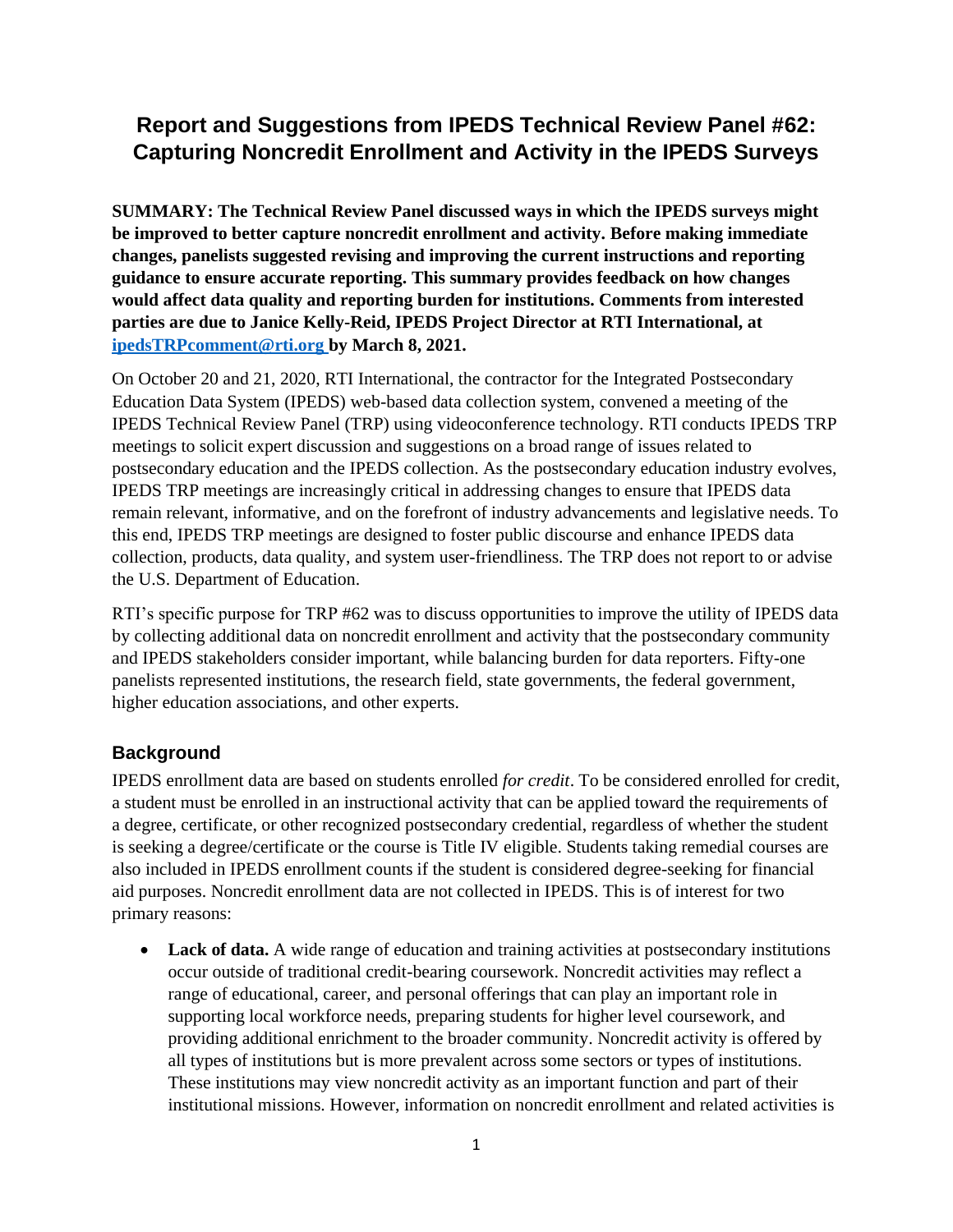not collected in any publicly available national data collection, resulting in significant gaps in what is known about the scope or scale of noncredit activity at the national level.

- **Limitations of IPEDS metrics**. IPEDS enrollment data do not capture large populations of students and activities at institutions with significant noncredit enrollment. Not only does omitting noncredit activity disproportionately affect some sectors or types of institutions that have significant noncredit activity (most often 2-year public institutions), but it also affects the accuracy and comparability of key IPEDS metrics derived using full-time equivalent (FTE) enrollment of students. IPEDS metrics derived using FTEs of students exclude noncredit enrollment but include instructional staff, revenues, and expenses associated with noncredit activities. This coverage gap leads to inaccuracies in ratios of per-FTE revenues and expenses and student-to-faculty ratios.
	- o **Limitations #1 and #2:** Revenues per FTE and expenses per FTE result in inflated estimates. Revenues and expenses for noncredit activities are included in the numerator, but noncredit enrollments are not included in the denominator.
	- o **Limitation #3**: Student-to-faculty ratio includes only students enrolled for credit and instructional staff teaching credit courses. Although the Human Resources (HR) survey component collects the number of instructional staff teaching exclusively noncredit courses, noncredit enrollments are not collected in Fall Enrollment (EF) or 12-month Enrollment (E12) surveys.

The National Postsecondary Education Cooperative (NPEC)<sup>1</sup> commissioned a research paper<sup>2</sup> to examine the prevalence of noncredit activity in postsecondary education, the extent to which data are collected and used by stakeholders, and potential changes to the IPEDS data collection for consideration by the TRP. This research included a high-level review of literature related to the topic; an analysis of IPEDS data and other sources; and interviews with stakeholders. The findings of this exploratory research highlight the lack of national, publicly available data on noncredit activity and suggest a framework for the collection of noncredit enrollment data in IPEDS.

A March 2008 meeting of the IPEDS TRP on Collecting Data on Noncredit Instructional Activity (TRP #22) also provided background on this topic. TRP #22 suggested adding a new screen to the E12 survey component to collect noncredit activity by instructional hours, duplicated headcount, and unduplicated headcount. Suggestions from this TRP were never implemented, in part because of the timing of the Higher Education Opportunity Act in 2008. The work from TRP #22 provided a starting point for the TRP #62 discussion.

RTI convened the TRP to engage the postsecondary community in a discussion about how IPEDS could clarify or expand data on noncredit activity to improve the value of IPEDS metrics. The TRP was asked to review the findings and recommendations from the NPEC paper and consider potential changes to address gaps, inconsistencies, or measurement errors in the data; better align noncredit enrollment data with metrics that pertain to instructional staff (e.g., student-to-faculty ratio) and

<sup>&</sup>lt;sup>1</sup> NPEC was established by the National Center for Education Statistics (NCES) in 1995 as a voluntary organization that encompasses all sectors of the postsecondary education community, including federal agencies, postsecondary institutions, associations, and other organizations with a major interest in postsecondary education data collection.

<sup>2</sup> Erwin, M. (2020). *Noncredit Enrollment and Related Activities* (NPEC 2019). U.S. Department of Education. Washington, DC: National Postsecondary Education Cooperative. Retrieved October 20, 2020, from http://nces.ed.gov/pubsearch.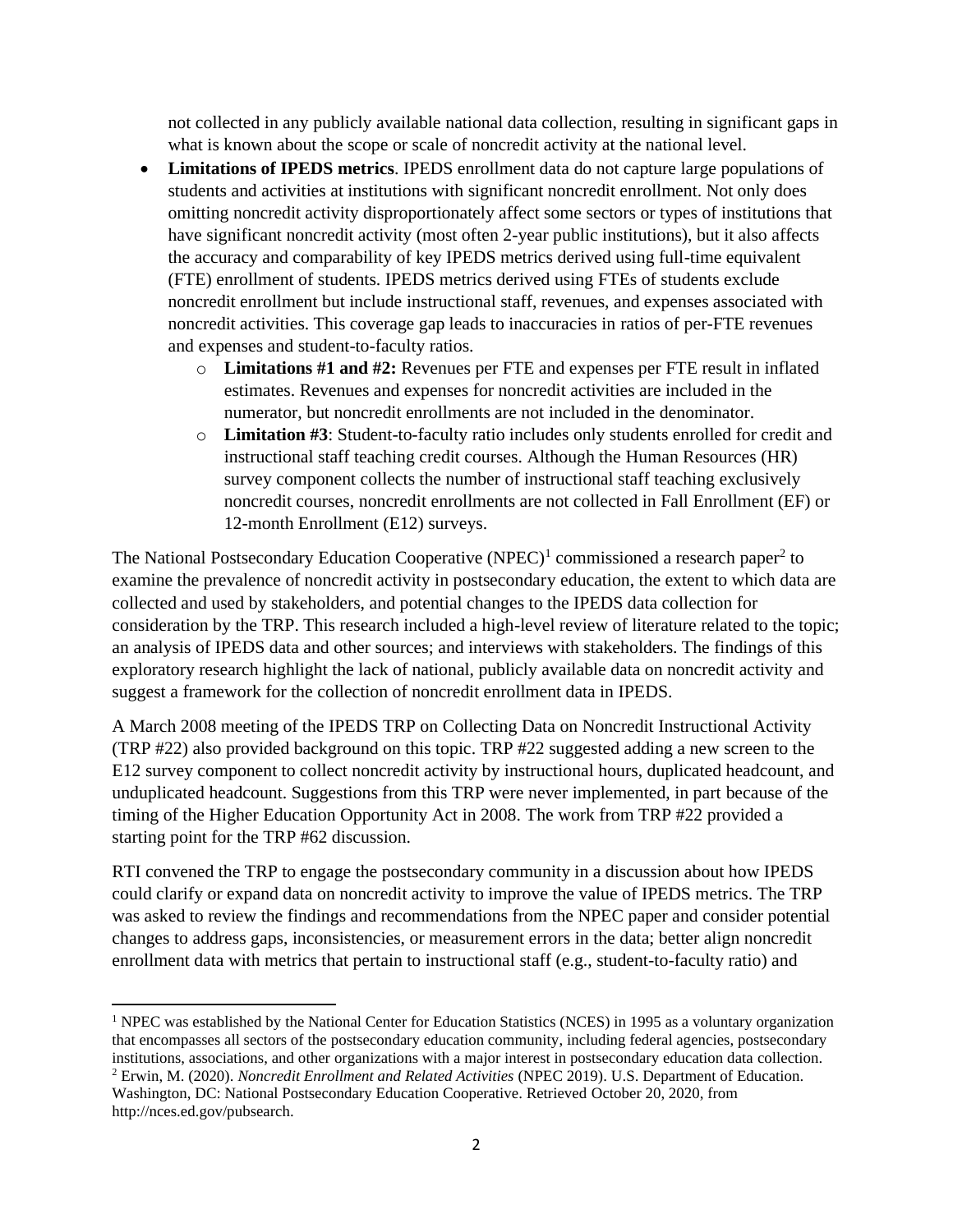institutional revenues and expenditures (e.g., finance ratios); and keep pace with emerging trends in higher education. Although the collection of data on noncredit enrollment is not statutorily required, a review of the appropriateness and applicability of IPEDS data elements could help ensure that particular sectors or types of institutions are not disproportionately affected by the data collected. Panelists were asked to provide feedback on the most important and feasible changes to prioritize for implementation while also considering potential increases in the burden on data reporters.

#### **Discussion Item #1: Limitations of IPEDS Metrics**

As noted previously, key IPEDS metrics affected by not collecting information on noncredit enrollment or activity in IPEDS include revenues per FTE, expenses per FTE, and student-to-faculty ratios. Panelists acknowledged the current limitations of the IPEDS metrics and suggested that, as a first step, IPEDS should offer additional guidance to inform data users of the current limitations of IPEDS metrics. Panelists agreed that users of the data should be aware of limitations and how the data are derived to prevent inaccurate or misleading conclusions about institutions (particularly, certain sectors or types of institutions) and the higher education community at large. Although collecting information on noncredit activity or enrollment could help to improve the value of IPEDS metrics for policymakers, practitioners, and researchers, panelists noted support for a slow and deliberate approach to implementation.

#### **Discussion Item #2: Defining Noncredit Activity and Enrollment**

Panelists agreed that terminology and definitions are key to reflect current trends and ensure common reporting. Panelists noted that collecting data on noncredit instruction and activity would enhance understanding of the role of noncredit education in workforce development and community education. However, terminology and definitions should reflect current trends and ensure consistent reporting. Although noncredit activity and instruction are common, data collection and definitions are not universal among postsecondary institutions, systems, or states.

The IPEDS glossary currently defines a "noncredit course" as "a course or activity having no credit applicable toward a degree, diploma, certificate, or other recognized postsecondary credential." This definition implies a distinction between a course and an activity, both of which can be considered "noncredit." Panelists noted the broad nature of the word "activity," pointing out its function as a general umbrella term that would include both noncredit "courses" and other content that may not be considered a course (e.g., a visiting speaker delivering a seminar or registration for an intramural sport).

While discussing content that may not be considered coursework, panelists offered possible ways to define a noncredit "course," one of which was by using a threshold of a minimum number of clock hours. Panelists noted concerns with this concept: certain programming may not fit with that approach to measurement (e.g., modular and competency-based content), and there would be no clear way of determining where to appropriately set that threshold. Panelists acknowledged that, although noncredit activity comprises much more, for purposes of collecting detailed data in IPEDS, the definition should focus on the core activity of delivering instruction. Panelists suggested defining "noncredit" in simple subcategories such as

• career/technical,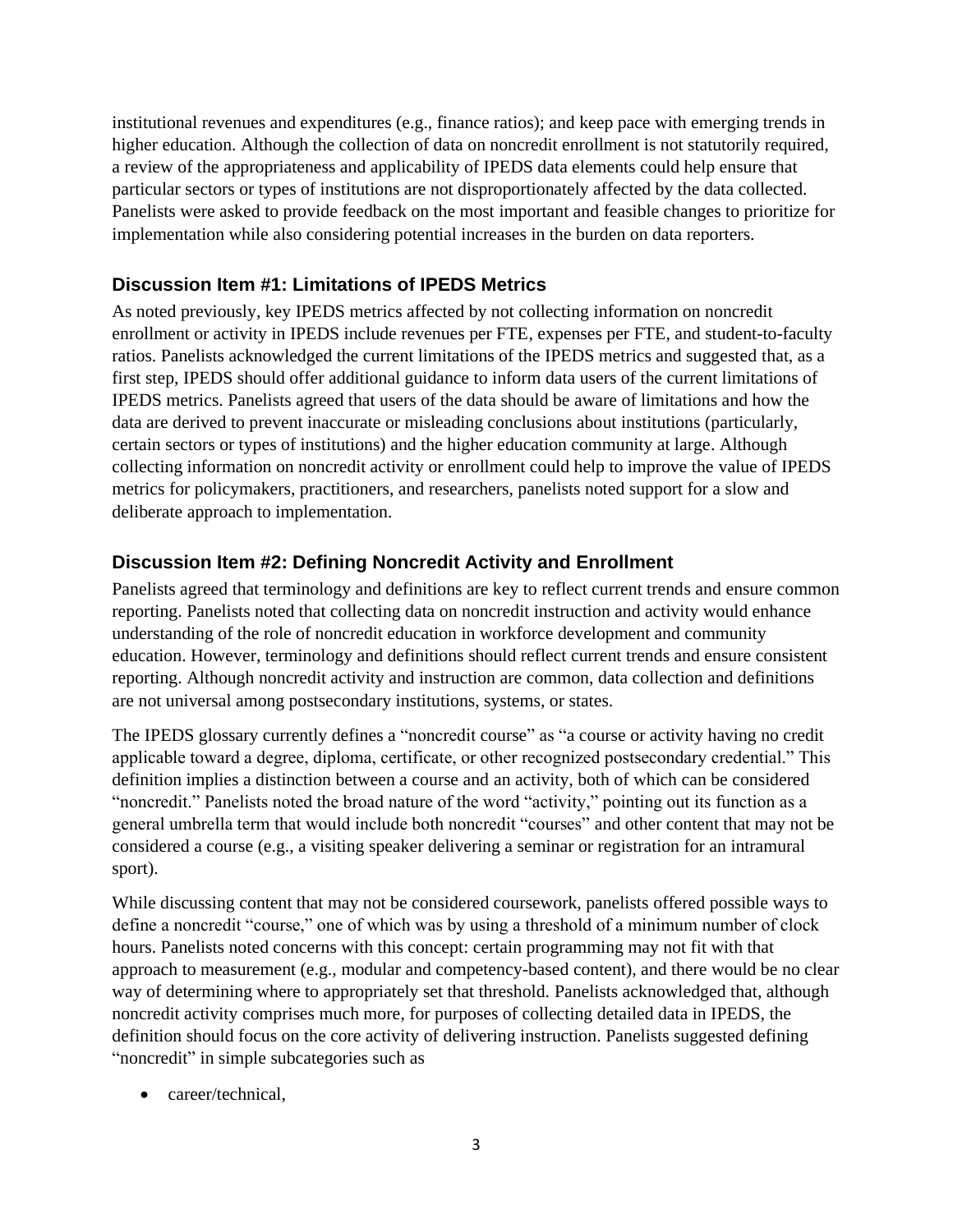- foundational skills/college readiness, and
- personal/enrichment.

Panelists did not reach consensus on the specific naming of each category and instead suggested continued research and exploration to determine the most appropriate labels. For example, some panelists recommended the term "occupational" rather than "career/technical," some preferred terms such as "precollege" or "remedial" to "foundational skills/college readiness," and some suggested adding a "career" component to the term "personal/enrichment." Panelists acknowledged that, although the suggested terminology may not cover all aspects of noncredit instruction, it eliminates the distinction of contracted training. This approach aligns with panelists' suggestion to start slowly and deliberately and thus not impose undue burden, while also identifying the data needed to answer priority questions.

Panelists agreed that, although these categories may not encompass every single type (e.g., courtmandated instruction), they would account for most noncredit activity. Panelists considered distinguishing between sponsored and non-sponsored career/technical activity but ultimately decided against it because the distinction is not always clearly defined enough to warrant separate categories.

## **Discussion Item #3: Institutional Characteristics**

The Institutional Characteristics Header (IC-Header) and Institutional Characteristics (IC) survey components currently capture limited information about noncredit activity or instruction. For example, in the IC-Header survey component, the list of education offerings includes options for "recreational or avocational (leisure) programs" and "Adult basic or remedial instruction or high school equivalency." In the IC survey component, the option for "Remedial services" is included among a list of student services offered by the institution.

Panelists considered whether the IC and IC-Header surveys should be modified to capture more detail about noncredit activities. Panelists noted that the IC survey component could serve as the first capture point for noncredit activity. Because this information would most likely be captured via simple checkboxes, collecting a modest amount of additional detail about these noncredit offerings would be manageable without a substantial increase in burden.

Panelists suggested that NCES consider reorganizing and possibly combining the questions on the IC and IC-Header, and noted that survey instructions should provide guidance on how to handle situations in which institutions offer both credit and noncredit versions of the same content. Panelists also agreed that, if revised, the new formats of the IC and IC-Header should align in structure and level of detail to the extent possible with any changes made to other IPEDS surveys.

#### **Discussion Item #4: Finance**

Institutions currently report revenues and expenses related to both credit and noncredit activities in the IPEDS Finance survey. However, the specific amounts of revenues and expenses are combined rather than collected separately for credit and noncredit activities. As a result, it is not possible to determine the amounts of revenues or expenses that are attributable to noncredit activity.

Panelists discussed whether data collected in the Finance survey should be disaggregated and reported separately for credit and noncredit activity and instruction. Panelists agreed that, given the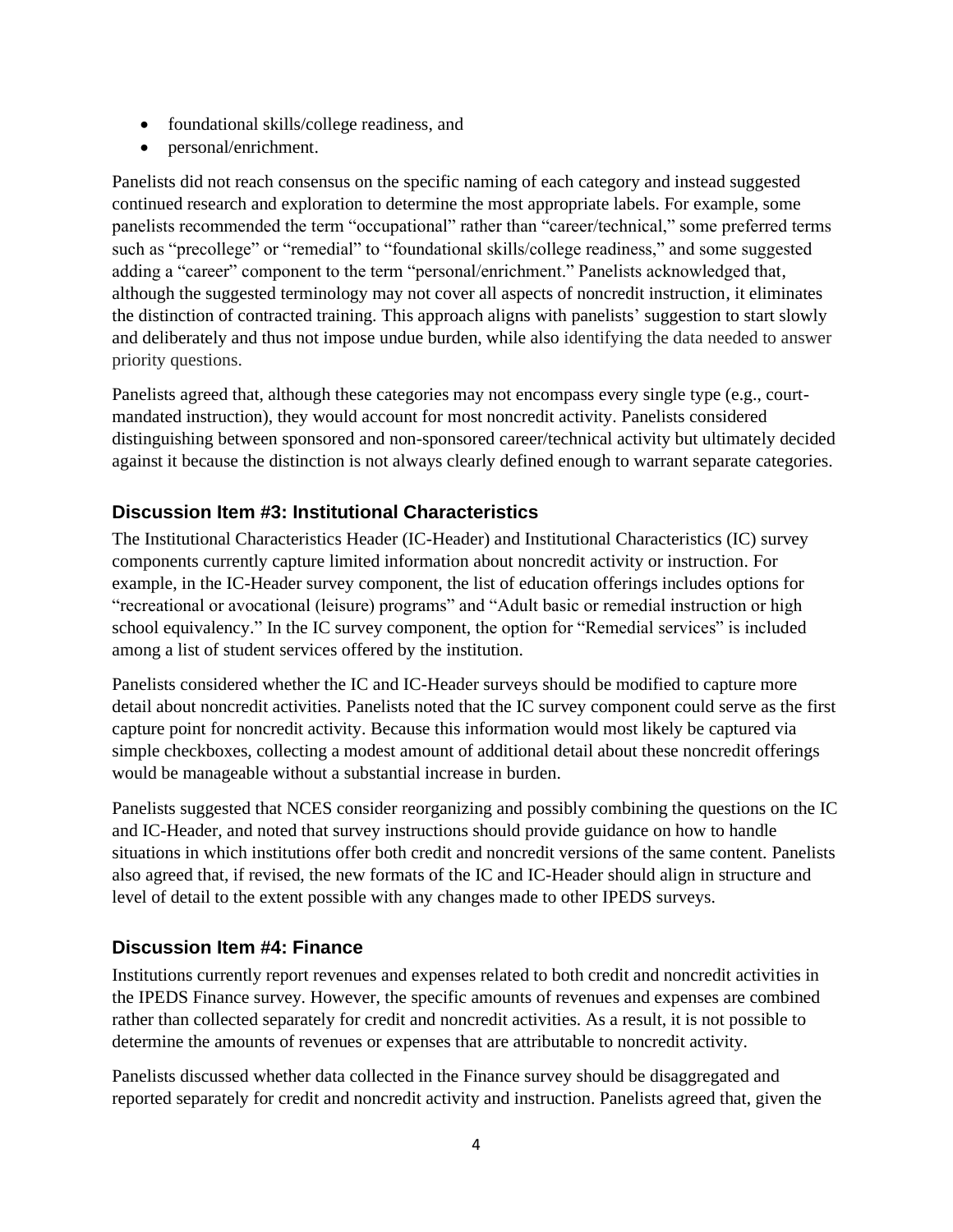expanding role of noncredit activity in the postsecondary landscape, more detailed data on the costs and returns associated with providing this instruction would be valuable to stakeholders. However, panelists pointed out numerous complexities with collecting this level of detail in IPEDS, as well as the substantial burden on institutions.

For example, certain programming may be offered for credit to some students, while other students possibly even in the same class with the same instructor—may consume the same programming without receiving credit. In these situations, disentangling the financial amounts associated with the for-credit portion from the noncredit portion would be challenging or even impossible for institutions.

Another complicating factor noted by panelists was the fact that institutions report financial data differently according to which accounting standards they are required to follow. Most public institutions use standards established by the Governmental Accounting Standards Board (GASB), and most private institutions use those set by the Financial Accounting Standards Board (FASB). Issues related to the differences between GASB and FASB reporting and comparing data between the different types are already quite complex, so adding additional detail in the Finance survey with a credit/noncredit distinction would further complicate the survey and its data.

Panelists agreed that collecting specific revenue and expense amounts attributable to credit and noncredit activity would introduce substantial burden for institutions, which would outweigh the benefits. However, panelists did raise the possibility of adding a screening question to the Finance survey that would ask institutions to indicate whether their total revenues and expenses include noncredit activity. Doing so would provide a flag with additional information that might be useful for data users when comparing between institutions and therefore add some value to the data without placing unnecessary burden on institutions.

Panelists suggested further exploration of the Finance survey and noncredit enrollment and activity, perhaps through additional discussions in financial work groups and a future TRP meeting dedicated to the Finance survey component related to noncredit activity.

## **Discussion Item #5: Human Resources**

The IPEDS HR survey currently collects limited information about staff teaching noncredit courses. Degree-granting institutions with 15 or more full-time staff are required to report the number of fulltime and part-time instructional staff by faculty status in each of the following mutually exclusive categories: exclusively credit, exclusively not-for-credit, and combined credit/not-for-credit.

The HR survey instructions, which provide guidance on which staff should and should not be reported, indicate that "staff in workforce development training programs and Adult Basic Education (ABE) programs" and "adjunct instructional staff" should be included. The instructions do not provide additional guidance on how staff in workforce development training programs and ABE programs pertain to credit and noncredit instruction. They do, however, explain that adjunct instructional staff should include staff teaching courses for credit as well as those teaching remedial, developmental, and English as a second language (ESL) courses, regardless of whether they are credit bearing, but should exclude "appointees who teach non-credit courses exclusively." The instructions provide further guidance on other groups that should be excluded from the HR survey,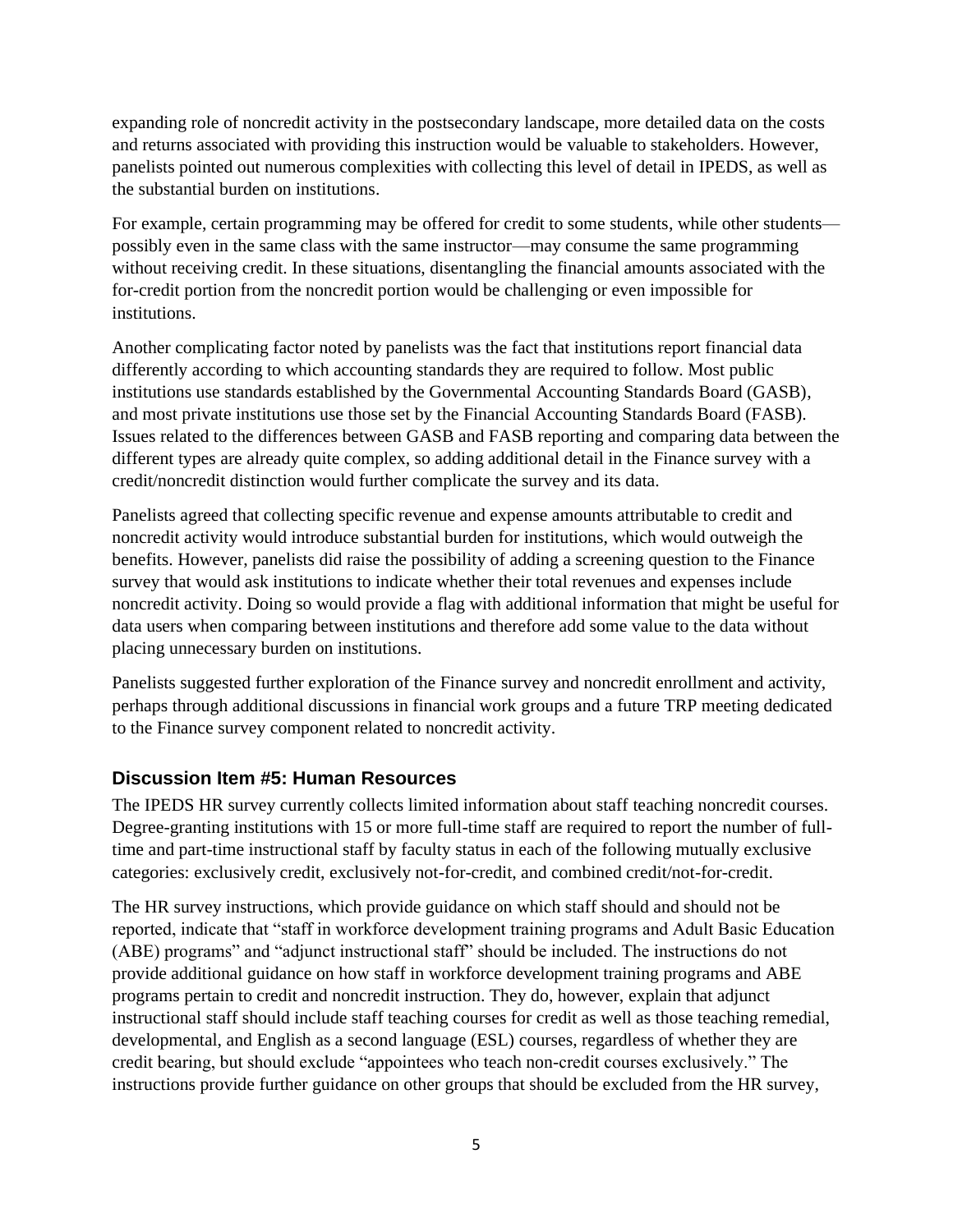including "staff whose services are contracted by or donated to the institution (e.g., volunteerism)" and "casual staff (hired on an ad-hoc or occasional basis to meet short term needs)."

Panelists discussed how the current HR survey and its instructions may be introducing confusion in multiple areas with regard to the treatment and inclusion of noncredit instructional staff. For example, the instructions do not specify that faculty teaching noncredit offerings in workforce development and ABE should be included. Furthermore, institutions are instructed to exclude casual staff and volunteers, two groups that often contain staff teaching noncredit instruction, which is likely resulting in underreporting of noncredit staff based on current IPEDS guidance. Panelists also pointed out that institutions are likely interpreting the survey guidance in different ways, especially with regard to definitions of certain staff categories (e.g., casual staff), further exacerbating the inconsistencies in reporting.

Panelists agreed that modifying the HR survey instructions would clarify which noncredit staff should be included and help ensure more consistent interpretation of the survey guidance among institutions. Specifically, in the "Who to Include" guidance, panelists suggested adding language to specify that staff in "for-credit or noncredit" workforce development training, avocational, and precollegiate programs should be included. Furthermore, in the "Who NOT to Include" guidance, panelists suggested adding an exception to the "casual staff" exclusion to specify that casual staff who teach noncredit workforce development training or avocational programs should indeed be included.

In addition to clarifying the instructions, panelists considered whether to further expand the HR survey to collect additional data about staff such as gender, race/ethnicity, and salary outlays for staff in each of the three categories (exclusively credit, exclusively noncredit, both credit/noncredit). Panelists quickly pointed out significant complications in collecting these data. For example, institutions may not collect race/ethnicity data for certain staff (e.g., casual staff), which makes reporting difficult and could skew metrics. In addition, variance in the salary data for these types of staff would likely be so great that the data would lack utility. Another issue that institutions may face is that staff could be employed in another capacity at the institution in addition to their teaching assignment, in which case it would be difficult to attribute only a certain portion of their salary to the instruction. Panelists agreed that, although additional data on gender, race/ethnicity, and salary of noncredit staff may hold value for data users, the burden placed on institutions in reporting them would be too great to justify changes to the HR survey at this time.

Finally, because the existing IPEDS student-to-faculty ratio represents only for-credit enrollment and instruction, the TRP considered whether an additional student-to-faculty ratio metric should be created that would include data on noncredit activity. Panelists pointed out that the type of information and the level of detail that would be required of institutions to develop this measure would be exceedingly burdensome. Panelists suggested this topic be explored further in a future TRP dedicated to the HR survey.

#### **Discussion Item #6: 12-Month Enrollment**

The IPEDS E12 survey does not currently collect any specific information on noncredit enrollment. Institutions are instructed to report all students enrolled for credit, but students enrolled in certain categories of noncredit courses may be reported in IPEDS enrollment surveys as degree-seeking.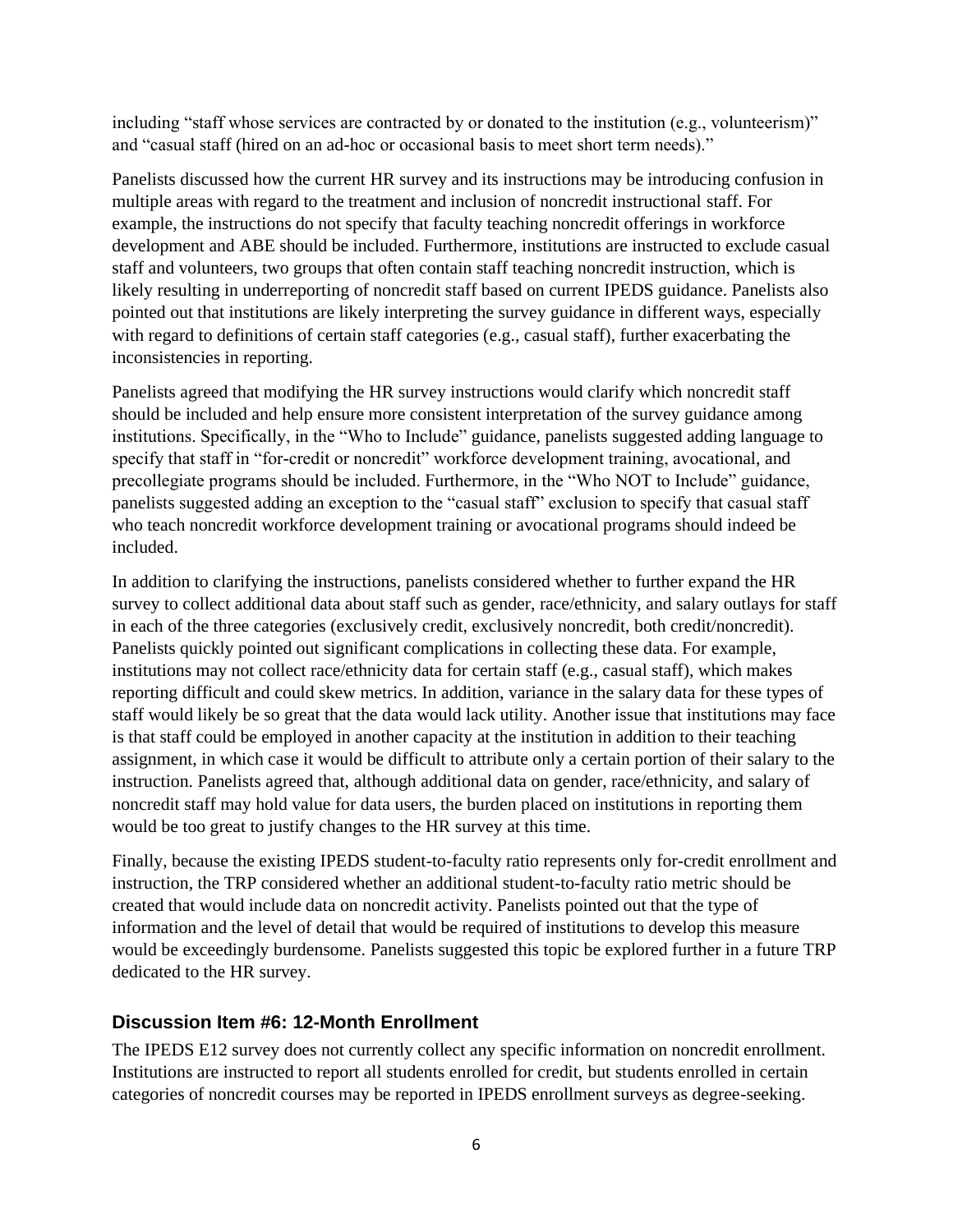These include students who are enrolled in remedial and ESL courses that are not creditable toward an award but who have been admitted into an eligible Title IV program and receive Title IV aid, as well as co-op students enrolled in courses that are not creditable toward an award but are required for award attainment.

The TRP discussed whether the E12 survey should be modified to collect noncredit enrollment data, and if so, what should be collected and the implications of doing so. As described in the "Defining Noncredit Activity and Instruction" section of this report, panelists had previously agreed on three general categories that would be appropriate for classifying and collecting instructional activity and enrollment for the purposes of IPEDS:

- career/technical,
- foundational skills/college readiness, and
- personal/enrichment.

Panelists agreed that collecting additional information on noncredit enrollment would enhance the value of IPEDS data and that collecting the information in these three categories in E12 was the most appropriate approach.

During this discussion, panelists debated whether noncredit enrollment activity should be collected in these categories by student head count or by a measure of clock hours. Panelists pointed out that capturing detailed head counts for noncredit enrollment would be challenging. For instance, institutions do not always track enrollment in noncredit programming using unique identifiers, so determining the specific students in each category would not be straightforward, and in fact, some students would likely fall into more than one category.

Instead, panelists generally agreed that a more manageable undertaking would be to collect the number of instructional clock hours broken out by the three categories—and also collect an overall head count of noncredit students that are represented as a whole across those categories. This approach would enable data users to calculate a total number of hours and provide the total number of participants that are associated with that total.

## **Discussion Item #7: Future Considerations**

In general, panelists agreed that a "start small and build upon later" approach would be most appropriate to increase the amount of data collected about noncredit enrollment and activity in IPEDS. In implementing substantial modifications to IPEDS, it is important to thoughtfully consider the burden for institutions asked to report additional information that they may not have readily available (or even collect at all). Furthermore, future changes to federal legislation (e.g., potential reauthorization of the Higher Education Act or passage of the College Transparency Act) could dramatically impact the data that institutions would be required to report, reinforcing the prudence of a cautious approach.

Panelists did discuss theoretical possibilities for incorporating noncredit information into other surveys (i.e., Student Financial Aid, Outcome Measures, and Completions) in the future, and consistent with the philosophy of a gradual progression, suggested NCES incorporate these considerations into future TRPs dedicated to those surveys.